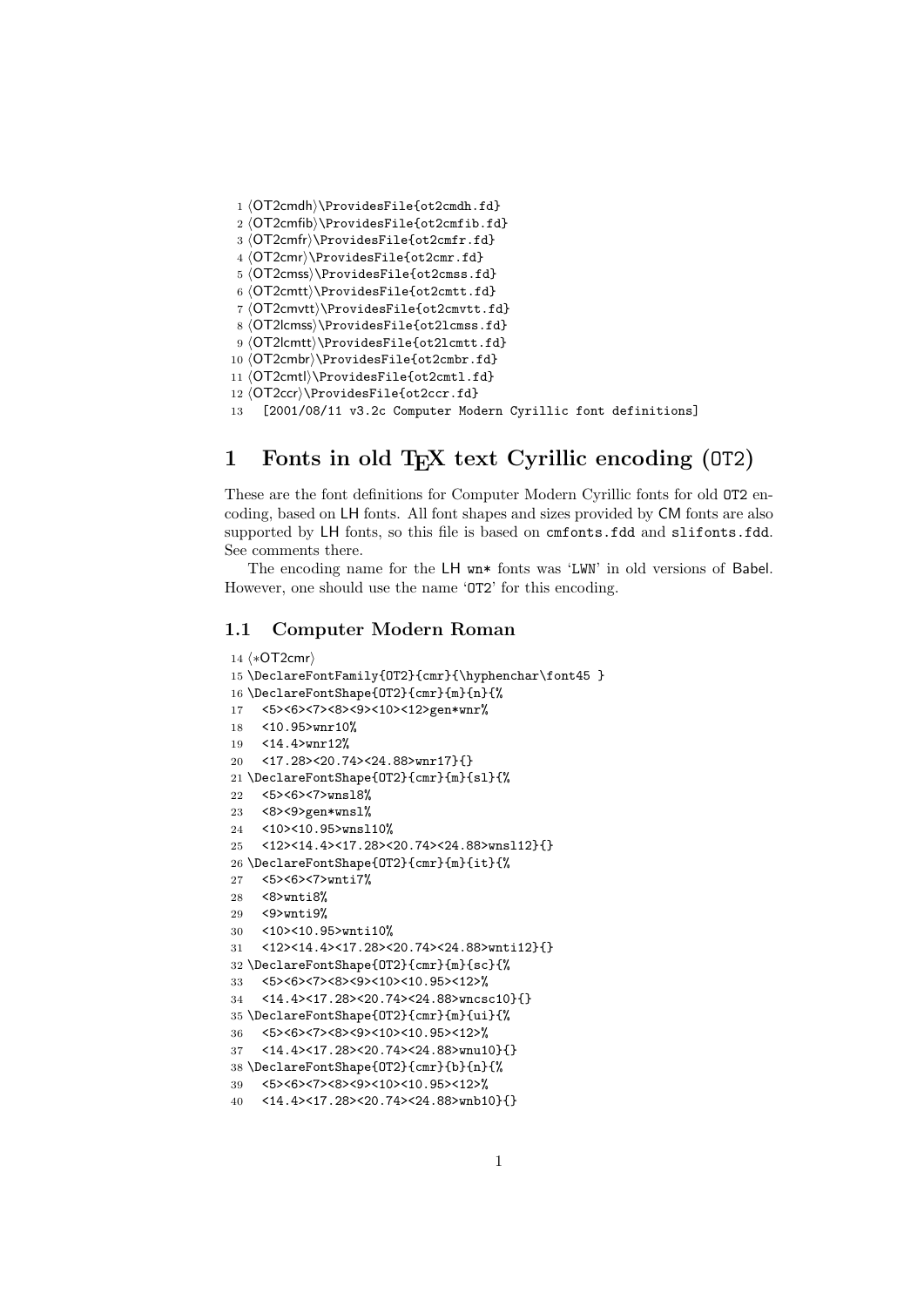```
41 \DeclareFontShape{OT2}{cmr}{bx}{n}{%
42 <5><6><7><8><9>gen*wnbx%
43 <10><10.95>wnbx10%
44 <12><14.4><17.28><20.74><24.88>wnbx12}{}
45 \DeclareFontShape{OT2}{cmr}{bx}{sl}{%
46 <5><6><7><8><9>%
47 <10><10.95><12><14.4><17.28><20.74><24.88>wnbxsl10}{}
48 \DeclareFontShape{OT2}{cmr}{bx}{it}{%
49 <5><6><7><8><9>%
50 <10><10.95><12><14.4><17.28><20.74><24.88>wnbxti10}{}
51 \DeclareFontShape{OT2}{cmr}{bx}{ui}{%
52 \langle-nowarn\rangle <->sub*cmr/m/ui}{}
53 \langle +nowarn\rangle < ->ssub*cmr/m/ui}{}
54 ⟨/OT2cmr⟩
```
### 1.2 Computer Modern Sans

```
55 ⟨∗OT2cmss⟩
56 \DeclareFontFamily{OT2}{cmss}{\hyphenchar\font45 }
57 \DeclareFontShape{OT2}{cmss}{m}{n}{%
58 <5><6><7><8>wnss8%
59 <9>wnss9%
60 <10><10.95>wnss10%
61 <12><14.4>wnss12%
62 <17.28><20.74><24.88>wnss17}{}
63 \DeclareFontShape{OT2}{cmss}{m}{it}{%
64 \langle-nowarn\rangle <->sub*cmss/m/sl}{}
65 \langle +nowarn\rangle <->ssub*cmss/m/sl}{}
66 \DeclareFontShape{OT2}{cmss}{m}{sl}{%
67 <5><6><7><8>wnssi8<9>wnssi9%
68 <10><10.95>wnssi10%
69 <12><14.4>wnssi12%
70 <17.28><20.74><24.88>wnssi17}{}
71 \DeclareFontShape{OT2}{cmss}{m}{sc}{%
72 \leq \frac{5}{2} \frac{\text{SUS} {\text{SUS}}}{\text{SUS}}73 \DeclareFontShape{OT2}{cmss}{m}{ui}{%
74 <->sub*cmr/m/ui}{}
75 \DeclareFontShape{OT2}{cmss}{sbc}{n}{%
76 <5><6><7><8><9><10><10.95><12><14.4><17.28><20.74><24.88>wnssdc10}{}
77 \DeclareFontShape{OT2}{cmss}{bx}{n}{%
78 <5><6><7><8><9><10><10.95><12><14.4><17.28><20.74><24.88>wnssbx10}{}
79 \DeclareFontShape{OT2}{cmss}{bx}{ui}{%
80 <->sub*cmr/bx/ui}{}
81 ⟨/OT2cmss⟩
1.3 Computer Modern Typewriter
```
### ⟨∗OT2cmtt⟩ \DeclareFontFamily{OT2}{cmtt}{\hyphenchar\font\m@ne} \DeclareFontShape{OT2}{cmtt}{m}{n}{% <5><6><7><8>wntt8<9>wntt9% <10><10.95>wntt10%

```
87 <12><14.4><17.28><20.74><24.88>wntt12}{}
```

```
88 \DeclareFontShape{OT2}{cmtt}{m}{it}{%
```

```
89 <5><6><7><8><9>%
```

```
90 <10><10.95><12><14.4><17.28><20.74><24.88>wnitt10}{}
```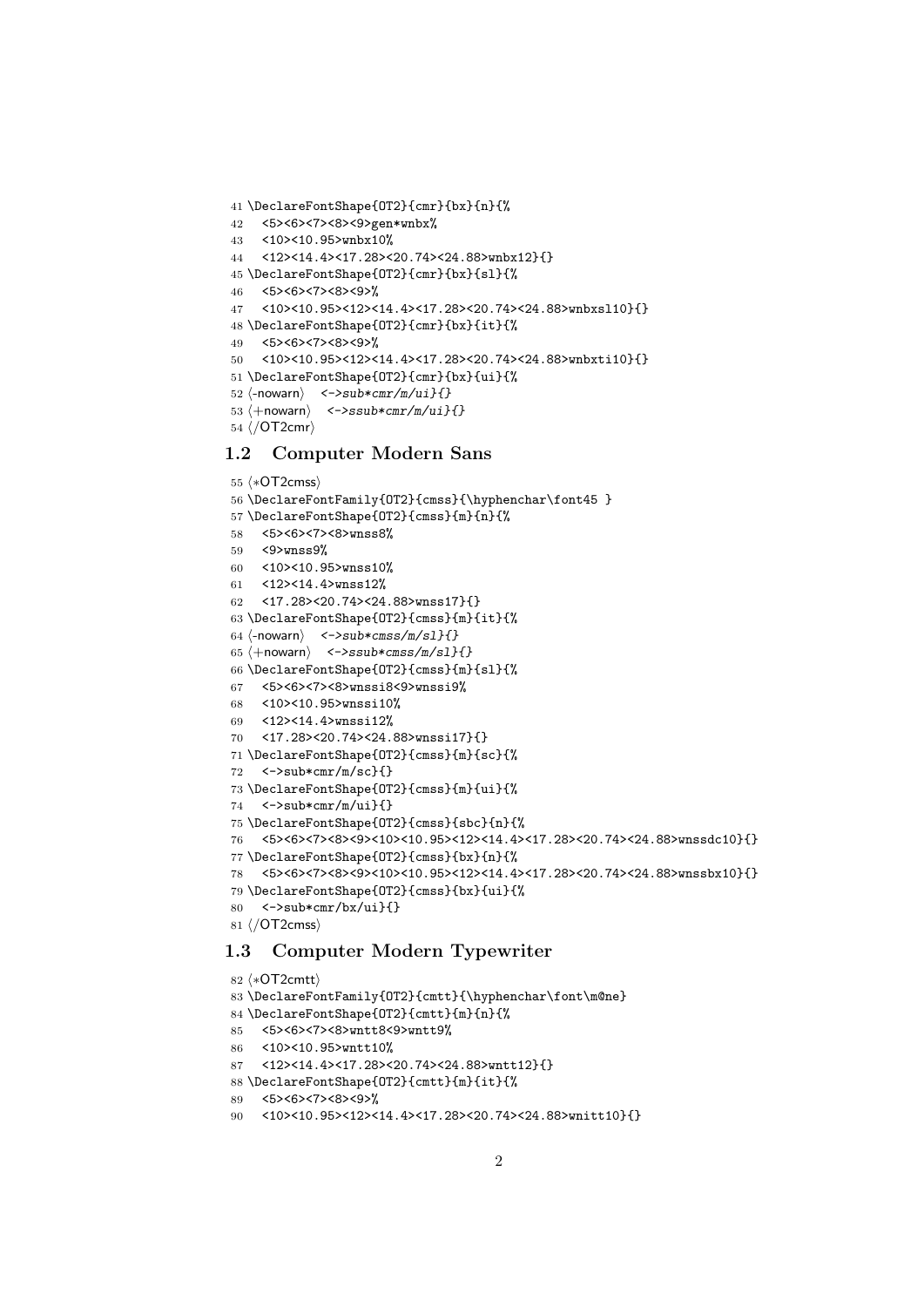```
91 \DeclareFontShape{OT2}{cmtt}{m}{sl}{%
92 <5><6><7><8><9>%
93 <10><10.95><12><14.4><17.28><20.74><24.88>wnsltt10}{}
94 \DeclareFontShape{OT2}{cmtt}{m}{sc}{%
95 <5><6><7><8><9>%
96 <10><10.95><12><14.4><17.28><20.74><24.88>wntcsc10}{}
97 \DeclareFontShape{OT2}{cmtt}{m}{ui}{%
98 \langle-nowarn\rangle <->sub*cmtt/m/it}{}
99 \langle +nowarn\rangle <->ssub*cmtt/m/it}{}
100 \DeclareFontShape{OT2}{cmtt}{bx}{n}{%
101 \langle-nowarn\rangle <->sub*cmtt/m/n}{}
102 \langle +\text{nowarn} \rangle <->ssub*cmtt/m/n}{}
103 \DeclareFontShape{OT2}{cmtt}{bx}{it}{%
104 \langle-nowarn\rangle <->sub*cmtt/m/it}{}
105 \langle +nowarn\rangle < ->ssub*cmtt/m/it}{}
106 \DeclareFontShape{OT2}{cmtt}{bx}{ui}{%
107 \langle-nowarn\rangle <->sub*cmtt/m/it}{}
108 \langle +nowarn\rangle <->ssub*cmtt/m/it}{}
109 ⟨/OT2cmtt⟩
```
### 1.4 Computer Modern Variable Typewriter

```
110 ⟨∗OT2cmvtt⟩
111 \DeclareFontFamily{OT2}{cmvtt}{\hyphenchar\font45 }
112 \DeclareFontShape{OT2}{cmvtt}{m}{n}{%
113 <5><6><7><8><9><10><10.95>%
114 <12><14.4><17.28><20.74><24.88>wnvtt10}{}
115 \DeclareFontShape{OT2}{cmvtt}{m}{it}{%
116 <5><6><7><8><9><10><10.95>%
117 <12><14.4><17.28><20.74><24.88>wnvtti10}{}
118 ⟨/OT2cmvtt⟩
```
### 1.5 Computer Modern Funny

```
119 ⟨∗OT2cmfr⟩
120 \DeclareFontFamily{OT2}{cmfr}{\hyphenchar\font45 }
121 \DeclareFontShape{OT2}{cmfr}{m}{n}{%
122 <10>wnff10}{}
123 \DeclareFontShape{OT2}{cmfr}{m}{it}{%
124 <10>wnfi10}{}
125 ⟨/OT2cmfr⟩
```
### 1.6 Computer Modern Dunhill

```
126 ⟨∗OT2cmdh⟩
127 \DeclareFontFamily{OT2}{cmdh}{\hyphenchar\font45 }
128 \DeclareFontShape{OT2}{cmdh}{m}{n}{%
129 <10>wndunh10}{}
130 ⟨/OT2cmdh⟩
```
# 1.7 Computer Modern Fibonacci

```
131 ⟨∗OT2cmfib⟩
132 \DeclareFontFamily{OT2}{cmfib}{\hyphenchar\font45 }
133 \DeclareFontShape{OT2}{cmfib}{m}{n}{%
134 <8>wnfib8}{}
135 ⟨/OT2cmfib⟩
```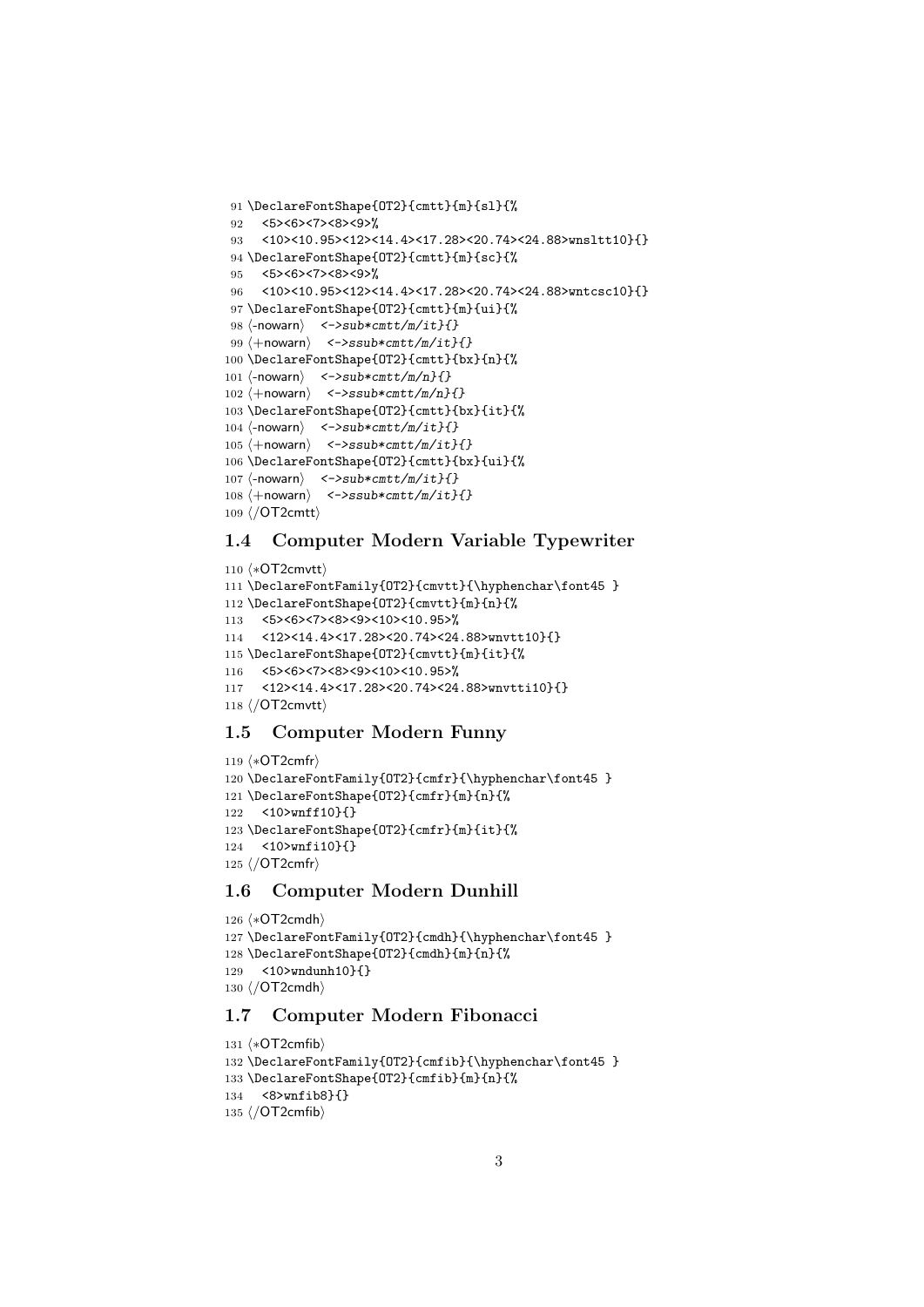### 1.8 Computer Modern Sans for SLIT<sub>EX</sub>

```
136 ⟨∗OT2lcmss⟩
137 \DeclareFontFamily{OT2}{lcmss}{\hyphenchar\font45 }
138 \DeclareFontShape{OT2}{lcmss}{m}{n}{%
139 <7><8><10><12>%
140 <13.82><16.59><19.907><23.89><28.66><34.4><41.28>lwnss8}{}
141 \DeclareFontShape{OT2}{lcmss}{m}{In}{%
142 <7><8><10><12>%
143 <13.82><16.59><19.907><23.89><28.66><34.4><41.28>ilwnss8}{}
144 \DeclareFontShape{OT2}{lcmss}{m}{sl}{%
145 <13.82><16.59><19.907><23.89><28.66><34.4><41.28>lwnssi8}{}
146 \DeclareFontShape{OT2}{lcmss}{m}{Isl}{%
147 <13.82><16.59><19.907><23.89><28.66><34.4><41.28>ilwnssi8}{}
148 \DeclareFontShape{OT2}{lcmss}{m}{it}{%
149 \leq \frac{5}{2}sub*lcmss/m/sl}{}
150 \DeclareFontShape{OT2}{lcmss}{m}{Iit}{%
151 \leq \frac{5}{2} \frac{\text{J51}}{\text{J52}}152 \DeclareFontShape{OT2}{lcmss}{bx}{n}{%
153 <13.82><16.59><19.907><23.89><28.66><34.4><41.28>lwnssb8}{}
154 \DeclareFontShape{OT2}{lcmss}{bx}{In}{%
155 <13.82><16.59><19.907><23.89><28.66><34.4><41.28>ilwnssb8}{}
156 \DeclareFontShape{OT2}{lcmss}{m}{ui}{%
157 <->sub*cmr/m/ui}{}
158 \DeclareFontShape{OT2}{lcmss}{bx}{ui}{%
159 <->sub*cmr/m/ui}{}
160 ⟨/OT2lcmss⟩
```
## 1.9 Computer Modern Typewriter for SLIT<sub>EX</sub>

```
161 ⟨∗OT2lcmtt⟩
162 \DeclareFontFamily{OT2}{lcmtt}{\hyphenchar\font\m@ne}
163 \DeclareFontShape{OT2}{lcmtt}{m}{n}{%
164 <13.82><16.59><19.907><23.89><28.66><34.4><41.28>wntt8}{}
165 \DeclareFontShape{OT2}{lcmtt}{m}{In}{%
166 <13.82><16.59><19.907><23.89><28.66><34.4><41.28>iwntt8}{}
167 \DeclareFontShape{OT2}{lcmtt}{m}{it}{%
168 <13.82><16.59><19.907><23.89><28.66><34.4><41.28>wnitt10}{}
169 \DeclareFontShape{OT2}{lcmtt}{m}{ui}{%
170 <->sub*cmtt/m/it}{}
171 \DeclareFontShape{OT2}{lcmtt}{bx}{ui}{%
172 \leq \frac{5}{3} < - > sub * cmtt/m/it}{}
173 ⟨/OT2lcmtt⟩
```
### 1.10 Computer Modern Bright

```
174 ⟨∗OT2cmbr⟩
175 \DeclareFontFamily{OT2}{cmbr}{\hyphenchar\font45 }
176 \DeclareFontShape{OT2}{cmbr}{m}{n}{%
177 <5><6><7><8>wnbr8%
178 <9>wnbr9%
179 <10><10.95><12><14.4>wnbr10%
180 <17.28><20.74><24.88><29.86><35.83>wnbr17%
181 }{}
182 \DeclareFontShape{OT2}{cmbr}{m}{sl}{%
183 <5><6><7><8>wnbrsl8%
```